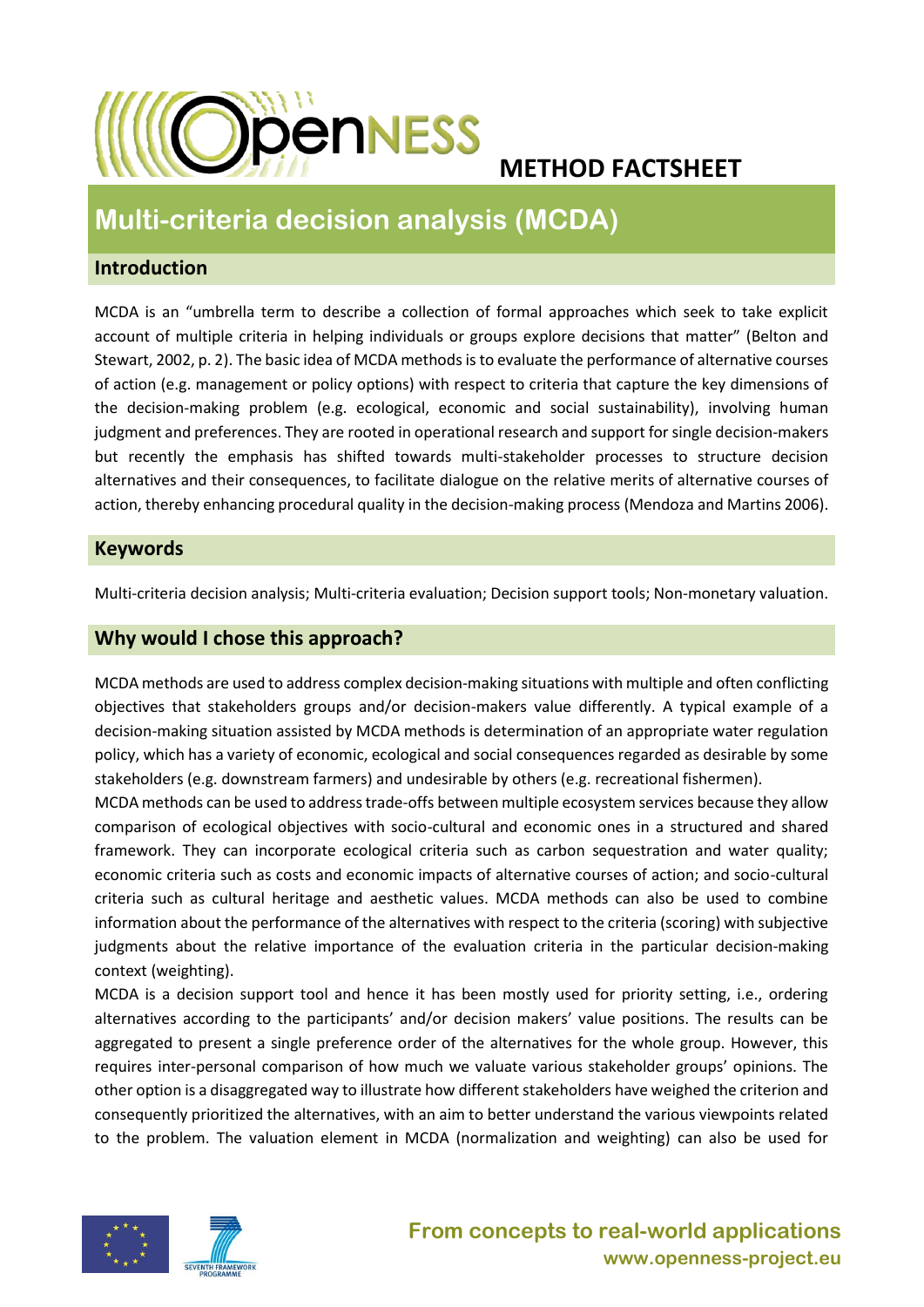#### OPENNESS METHOD FACTSHEET 2

awareness raising by enabling citizens/stakeholders/decision-makers to probe their preferences and underlying value positions.

MCDA methods have been applied on local as well as regional and some cases also national level (see Kiker et al. 2005), mostly on a spatial resolution more than 10 km<sup>2</sup>.

#### **What are the main advantages of the approach?**

- Covers wide range of ecosystem services;
- Trade-offs can be evaluated;
- Can facilitate multi-stakeholder processes, transparency and discussion about the subjective elements in policy analysis;
- Can structure an assessment along both cognitive and normative dimensions;
- Uncertainty can be addressed by sensitivity analysis.

#### **What are the constraints/limitations of the approach?**

- Representativeness (only a small group of stakeholders usually involved);
- Some criteria such as cultural heritage or provisioning services vital for sustenance might not be amenable for trade-offs;
- Allows manipulation and closing down of policy discourses if not used in participatory and transparent way;
- Requires commitment form stakeholder to be involved throughout the process.

#### **What types of value can the approach help me understand?**

MCDA is highly appropriate to elicit both anthropocentric and non-anthropocentric values, including ecological, sociocultural and monetary values of ecosystem services. Not all MCDA processes can however address incommensurable criteria such as rights and duties, hence their applicability is limited in the case of eliciting bequest values.

#### **How does the approach address uncertainty?**

Uncertainty can be addressed by sensitivity analysis.

#### **How do I apply the approach?**

The basic steps in a MCDA process are presented in Figure 1. The first steps are related to clarifying the decision context and structure the problem according to the objectives and evaluation criteria as well as the alternatives to be examined. The next step is the model building. In this step, the performances of the alternatives are assessed with respect to the criteria. The results are usually compiled into an impact matrix using natural measures (e.g. Euros or hectares), proxy measures (e.g. the number indicator species can be used as a yardstick of biodiversity); and constructed measures, which report the achievement of the objective using a scale tailored to the decision context (Keeney and Gregory, 2005). Next, the measurement values are translated into performance scores (scoring). For example, in Multi-Attribute Value Theory (MAVT), this is carried out by constructing value functions for each criterion that normalize individual impacts to a common scale of comparison. The value functions define the preferences for each criterion 'internally', i.e., how much a person values incremental changes in the measurement values of a single criterion in different parts of the scale (intra-criterion evaluation). The next phase is weighting where

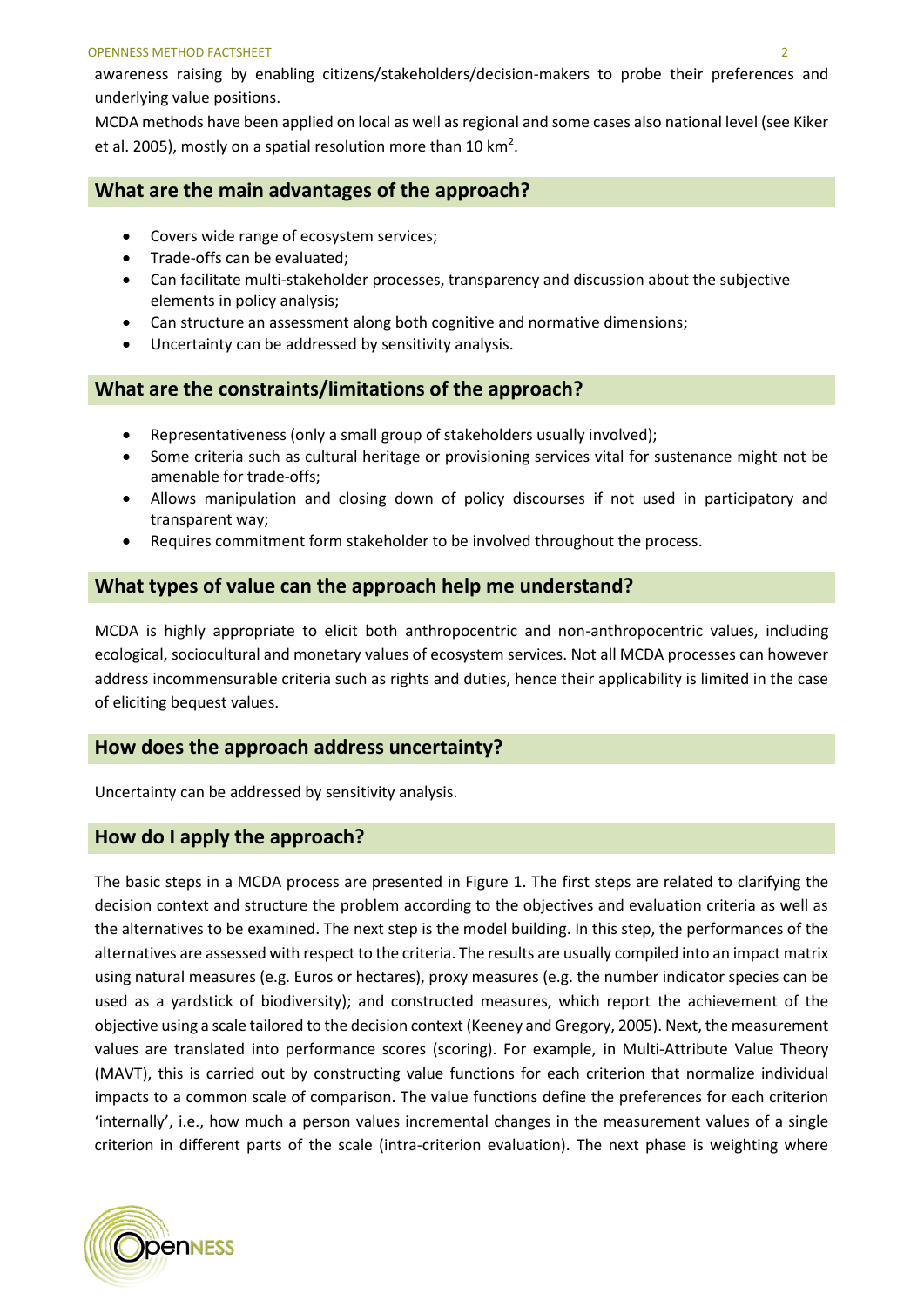participants are asked to assign weights to the evaluation criteria (MAVT), or rank them (Rank-based methods use ordinal scale instead of cardinal scale), according to their preferences and value judgments (inter-criteria evaluation). The outcome of the analysis is the overall value for each alternative reflecting its overall performance under all criteria taken together compared to the other alternatives. Under certain assumptions (see e.g. Keeney and Raiffa 1976), one can use an additive model to obtain the overall values for each alternative by multiplying the criteria-wise performance scores with corresponding criteria weights and then summing them up. The results can either be fully aggregated or disaggregated according to stakeholder groups (see e.g. Mustajoki et al. 2011).



#### Figure 1. The basic steps in a Multi Criteria Decision Analysis (MDCA).

#### **Requirements**

| <b>Requirements</b> |                                                                                                                                                                 | <b>Comments</b>                                                                                                                                                                                                                                                                                                                                  |
|---------------------|-----------------------------------------------------------------------------------------------------------------------------------------------------------------|--------------------------------------------------------------------------------------------------------------------------------------------------------------------------------------------------------------------------------------------------------------------------------------------------------------------------------------------------|
| Data                | Data is available<br>x Need to collect some new data<br>(e.g. participatory valuation)<br>Need to collect lots of new data<br>(e.g. valuation based on surveys) | Participatory MCDA applications require a close<br>contact with key stakeholders throughout the<br>process, at least in the weighing stage. MCDA<br>methods can make use of existing data but<br>usually additional information (e.g. biophysical<br>assessment or economic analyses) is required<br>after defining the evaluation criteria with |
|                     |                                                                                                                                                                 | stakeholders.                                                                                                                                                                                                                                                                                                                                    |
| Type of data        | x Quantitative<br>x Qualitative                                                                                                                                 | both for quantitative<br>allows<br>MCDA<br>and<br>qualitative information (scales can be used to                                                                                                                                                                                                                                                 |